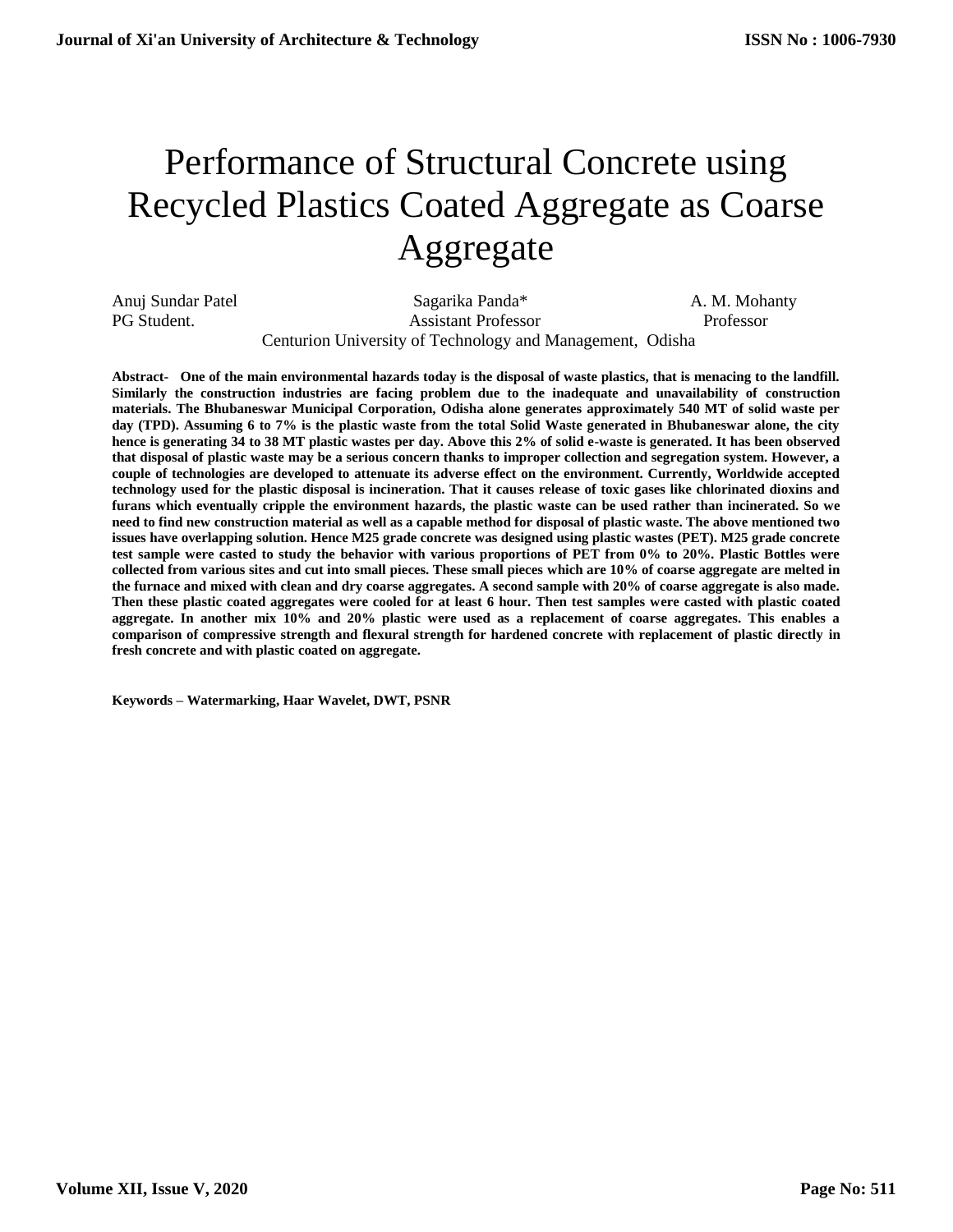## I. INTRODUCTION

The Indian housing industry is today consuming about 400 million plenty of concrete per annum and it's expected, that, this might reach a billion tones in but a decade. All the materials required to supply such huge quantities of concrete, come from the earth's crust, thus depleting its resources per annum creating ecological strains. On the opposite hand, human activities on earth produce solid wastes in Considerable quantities i.e., over 2500million tones per annum, including industrial waste, agricultural waste, and other wastes from society. Disposal of such solid wastes involves economic issues also as ecological and environmental considerations. The plastic is one of the recent engineering materials which have appeared in the market all over the world. Plastics are used in the bath and sink units, corrugated and plain sheets, floor tiles, paints, etc. Other than this domestically plastics are used in various forms as carrying bags, bottles, cans and in various medical utilities. Plastics are normally unstable and non-biodegradable. So, their disposal poses problems. Research works are happening making use of plastics wastes effectively as additives in bitumen mixes for the road pavements. Reengineered plastics are used for solving the solid waste management problems [1,13,14,19], a contribution to the effective use of domestic plastic waste in concrete to stop environmental strains caused by them. Plastics are used as replacement of fine aggregates [8,10,12,21], coarse aggregates [20,22] and as plastic fibres [9,18]. Using plastics as fibres, flexural strength increases [11,16,17]. It also enhances crack resistance [2,3,4,11] and hence durability [23].THE PLASTIC TO SEMI-PLASTIC CONCRETE REVEALED TO BE RESILIENT AND CAPABLE OF WITHSTANDING MULTIPLE LOADING AND CEASED LOADING CYCLES WITHOUT FAILURE, WHILE A SOLID BUT STILL WEAK CONCRETE COULD NOT WITHSTAND SUCH LOADING CYCLES [5]. THE ADDITION OF THE PLASTIC WASTE TYPE (PET) TO THE CEMENT MORTAR LEAD TO INCREASE THE MECHANICAL PROPERTIES OF THIS MORTAR [6,7]. WITH 25% TO 30% WASTE POLYETHYLENE HAVE GOOD WORKABILITY TO MAKE HOLES WITHOUT ANY PROBLEM. HOWEVER, WHEN THE PERCENTAGE OF WASTE DECREASE FROM 15% OR INCREASE FROM 30%, THE WORKABILITY WILL BE WEAK AND POWER WAS GENERATED DURING THE CUTTING OPERATION [15].

# II. Material used in investigation

The materials used for making concrete specimens are Cement, Fine aggregate, Plastic coated course aggregate and water.

## *2.1 Cement (OPC): –*

OPC 53 Grade cement is required to conform to BIS specification IS: 12269-1987 with a designed strength for 28 days being a minimum of 53 MPa or 530 kg/sqcm .Grade of cement OPC53 (RAMCO) packed by Jan 2019, specific gravity of cement 3.15& fineness of cement 3.8%.

# *2.2. Coarse Aggregates –*

Coarse aggregate used in this study were 20-mm nominal size, and were tested as per Indian Standard Specifications IS 383-1970.

Coarse aggregates comprising a maximum size of 20mm having fineness modulus of 6.05, specific gravity of 2.65 , in saturated surface dry condition were used.



Fig 1: (A) Setting time of cement (B) Graded aggregates (C) Water absorption of aggregate

## *2.3. Fine Aggregate –*

Fine aggregate are material passing through an IS sieve that is less than 4.75mm gauge beyond which they are known as coarse aggregate.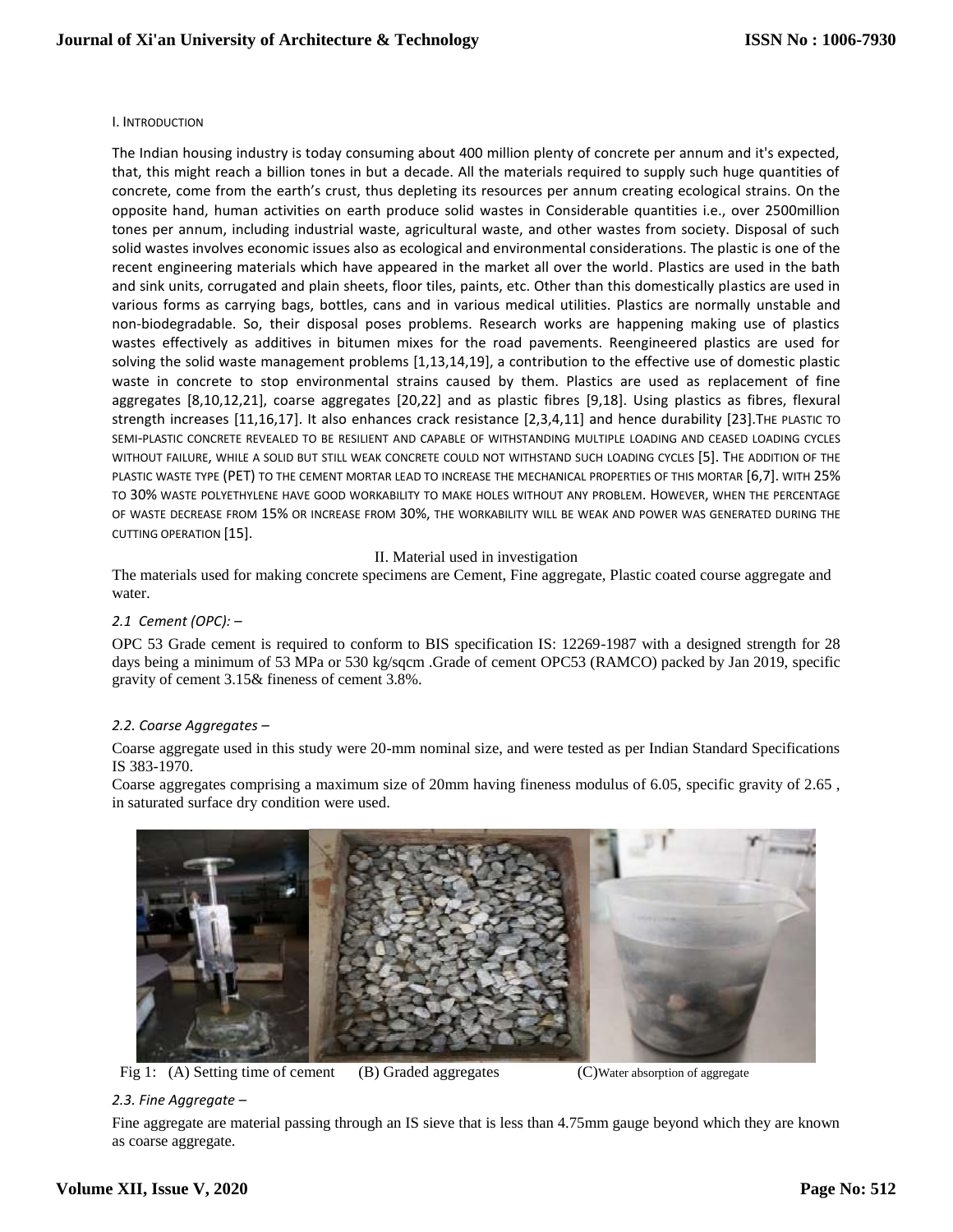According to IS 383:1970 the fine aggregate is being classified in to four different zone, that's Zone-I, Zone-II, Zone-III, Zone-IV. Also just in case of coarse aggregate maximum 20 mm coarse aggregate is suitable for concrete work. Fine aggregates having a specific gravity of 2.58, in saturated surface dry condition were used.

*2.4. Plastics used in investigation Plastic Bottle (Polyethylene terephthalate): –* Waste plastic bottles strewn across were collected and cut in small pieces.

These small pieces of plastics in 10%, 20% of coarse aggregate melted in furnace and mixed with clean and dry coarse aggregates. Then these plastic coated aggregates were cooled for at least 6 hour. Then concrete prepared with plastic coated aggregate and moulds are prepared for various tests. In another mix 10% and 20% plastic were used as a replacement of coarse aggregates. The comparison of strength is studied under various Loads. Firstly with 10% &20% replacement of concrete; Secondly with 10% &20% of plastic melted and thirdly without plastic M-25 grade concret.



Fig 2: (A) Shredded PET (B) Furnace (C) Coating of melted PET on aggregate (D) Plastic Coated Aggregate

# *2.5. Water –*

Drinking water was used in concrete with 38% water cement ratio.

| Sl no.         | Ingredient                                   |                  | Specifications.                | Remark.          |  |
|----------------|----------------------------------------------|------------------|--------------------------------|------------------|--|
|                |                                              |                  |                                |                  |  |
| $\mathbf{1}$   |                                              |                  | Sp.gravity 3.15                | 3.15             |  |
|                | Cement(OPC 53 Grades)<br>As per IS12267-1976 |                  |                                | $30\% - 35\%$    |  |
|                |                                              |                  | Normal Consistency 32.5%       |                  |  |
|                |                                              |                  | <b>Initial Setting time 37</b> | $>30$            |  |
|                |                                              |                  | <b>Final Setting time 420</b>  | $600$            |  |
|                |                                              |                  | Fineness 3.8%                  | $<$ 10%          |  |
| $\overline{2}$ | Coarse                                       | Plane            | 20mm size, Sp.gr. 2.67         |                  |  |
|                | Aggregate.                                   | Aggregate        | <b>FM:6.05</b>                 | $Is-383-1970(9)$ |  |
|                |                                              | Plastic Coated   | 20mm size, Sp.gr. 2.47         |                  |  |
|                |                                              | <b>Aggregate</b> | <b>FM</b>                      |                  |  |

# Table -1 Material Specification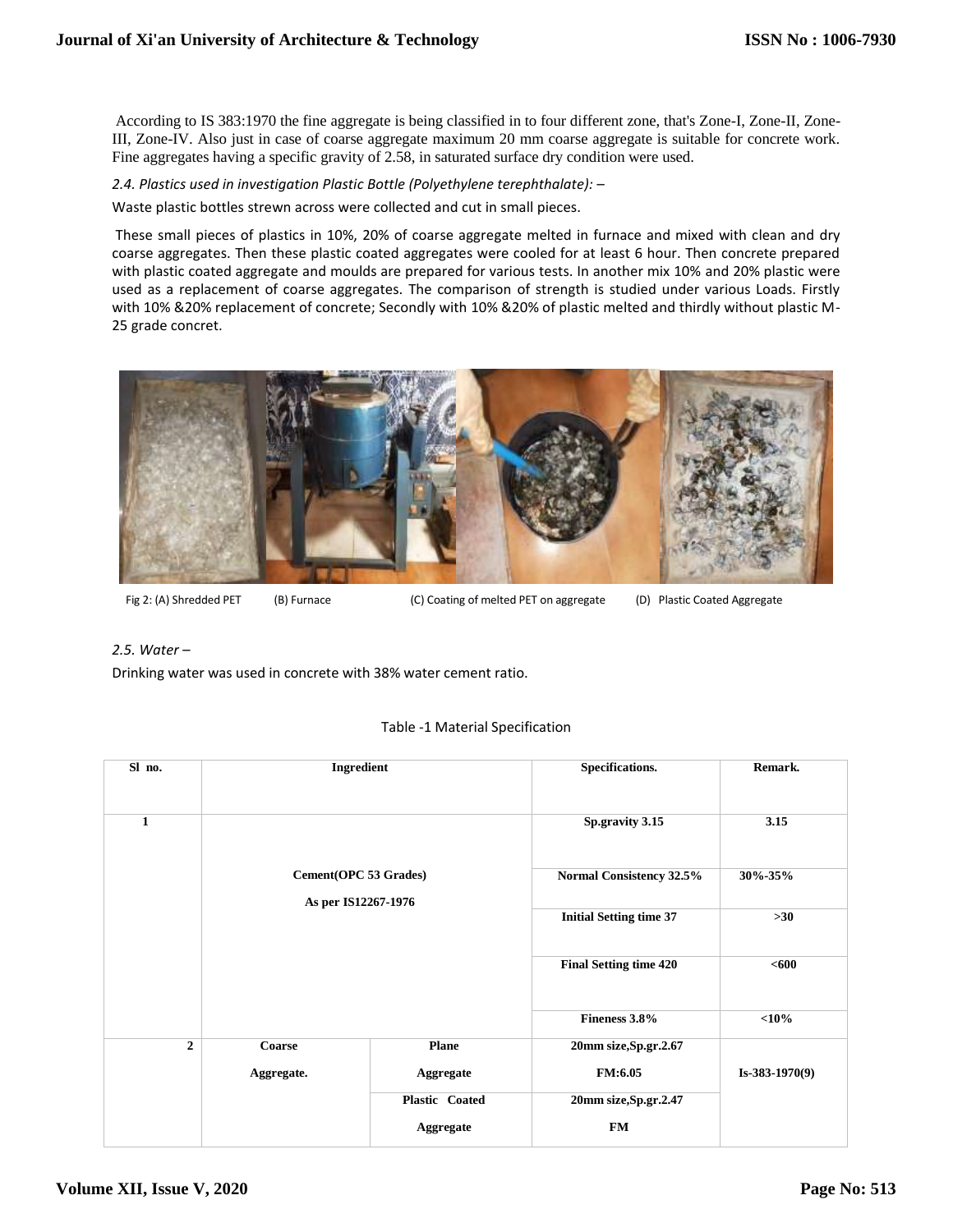|                 | <b>River sand zone II</b> |                  |
|-----------------|---------------------------|------------------|
| Fine aggregate. | <b>Sp.gr.2.58</b>         | $Is-383-1970(9)$ |

#### IV. METHODOLOGY

#### *3.1. Compressive Strength –*

For compressive strength test of cube samples, cube specimen of 150 x 150x150 mm as per IS 516:1999 were casted for M25 grade concrete. M25 grade concrete test sample were casted to study the behavior with various proportions of PET from 0% to 20%. Plastic Bottles were collected from various sites and cut into small pieces. These small pieces which are 10% of coarse aggregate are melted in the furnace and mixed with clean and dry coarse aggregates. A second sample with 20% of coarse aggregate is also made. Then these plastic coated aggregates were cooled for at least 6 hour. Then test samples were casted with plastic coated aggregate. In another mix 10% and 20% plastic were used as a replacement of coarse aggregates. This enables a comparison of compressive strength for hardened concrete with replacement of plastic directly in fresh concrete and with plastic coated on aggregate.

The moulds were filled with designed concrete. After 24hrs the specimens were demoulded and were cured for 28 days. These specimens were tested in compression testing machine and their average reading value were noted.

Table -2 Compressive Strength

| SI.<br>No. | % plastic<br>Used. | 7 days(Mpa)                        |                      | 28 days (Mpa)                      |                      |
|------------|--------------------|------------------------------------|----------------------|------------------------------------|----------------------|
|            |                    | <b>Plastic coated</b><br>aggregate | <b>Plastic Fiber</b> | <b>Plastic coated</b><br>aggregate | <b>Plastic Fiber</b> |
|            | 0%                 | 19.4                               | 19.4                 | 30.95                              | 30.95                |
| ∠          | 10%                | 28.14                              | 21.38                | 31.54                              | 27.10                |
|            | 20%                | 26.23                              | 18.37                | 29.54                              | 25.41                |



Fig 3: The compressive strength of concrete cubes after 7days and 28 days of curing

## *3.2. 3.2 Flexural Strength–*

For Flexural strength test, three prism specimens of 500 x 100x100 mm were casted as per IS 516:1999 for M25 grade concrete. The moulds were filled with fiber concrete and plastic coated aggregate concrete. After 24hr the specimens were demoulded and were cured for 28 days. These specimens were tested in universal tesing machine and their average values were noted.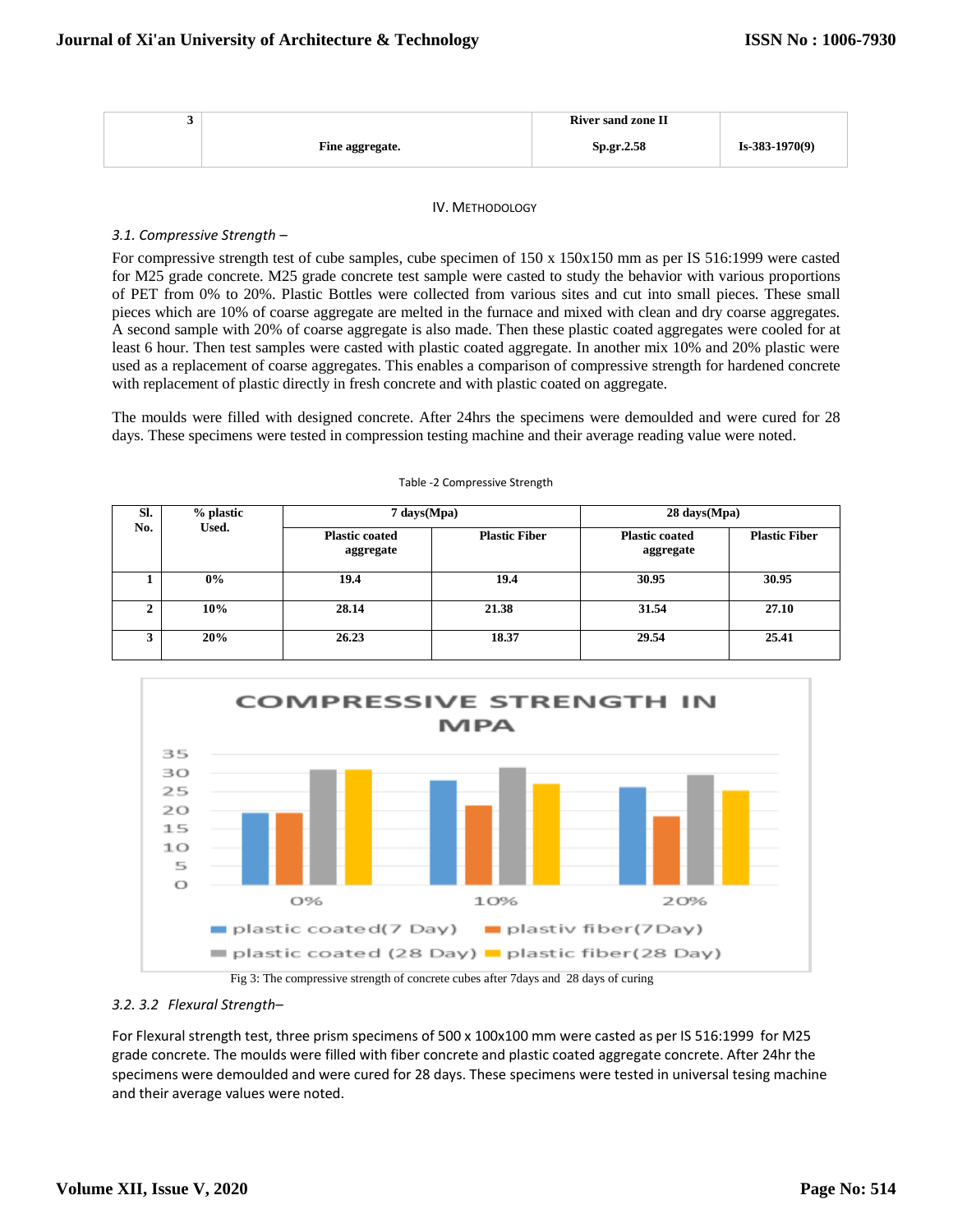Table -2 Flexural Strength

| SI.<br>No. | % plastic used | 7days (Mpa)                 |                                | 28 days (Mpa)                         |                                |
|------------|----------------|-----------------------------|--------------------------------|---------------------------------------|--------------------------------|
|            |                | Plastic coated<br>aggregate | <b>Plastic</b><br><b>Fiber</b> | <b>Plastic</b><br>coated<br>aggregate | <b>Plastic</b><br><b>Fiber</b> |
| 1          | $0\%$          | 3.19                        | 3.16                           | 3.88                                  | 3.93                           |
| 2          | 10%            | 3.81                        | 3.31                           | 3.99                                  | 3.81                           |
| 2          | 20%            | 3.62                        | 3.08                           | 3.90                                  | 4.25                           |



FIG 4: THE FLEXURAL STRENGTH OF CONCRETE CUBES AFTER 7DAYS AND 28DAYS OF CURING

# V.CONCLUSION

From the above experimental work, it was concluded that plastic waste (PET) can be used as partial replacement of natural aggregate or plastic coated aggregate,

From the result obtained from these experiments the following conclusion can be drawn.

1. The compressive strength increases with increase in plastic aggregates up to 20 Percentage.

2. The compressive strength of concrete with plastic coated aggregate is more as compared to concrete with partly replaced plastic aggregate.

- 3. Use of plastic is an ecofriendly approach.
- 4. Concrete with plastics also helps for solid waste management.
- 5. Preparation of light weight concrete with good strength can be done by using plastic in concrete.

#### REFERENCES

- [1] Kathe, Vikram, Akshay Gangurde, and Abhijit Pawar. "Green concrete using plastic waste." *Third International Conference on Sustainable Construction Materials and Technologies*. Vol. 19. 2015.
- [2] Khalid, F. S., et al. "Performance of plastic wastes in fiber-reinforced concrete beams." *Construction and Building Materials* 183 (2018): 451-464.
- [3] Combrinck, Riaan, Lourens Steyl, and William P. Boshoff. "Interaction between settlement and shrinkage cracking in plastic concrete." *Construction and Building Materials* 185 (2018): 1-11.
- [4] Kayondo, M., R. Combrinck, and W. P. Boshoff. "State-of-the-art review on plastic cracking of concrete." *Construction and Building Materials* 225 (2019): 886-899.
- [5] Combrinck, Riaan, and William P. Boshoff. "Tensile properties of plastic concrete and the influence of temperature and cyclic loading." *Cement and Concrete Composites* 97 (2019): 300-311.